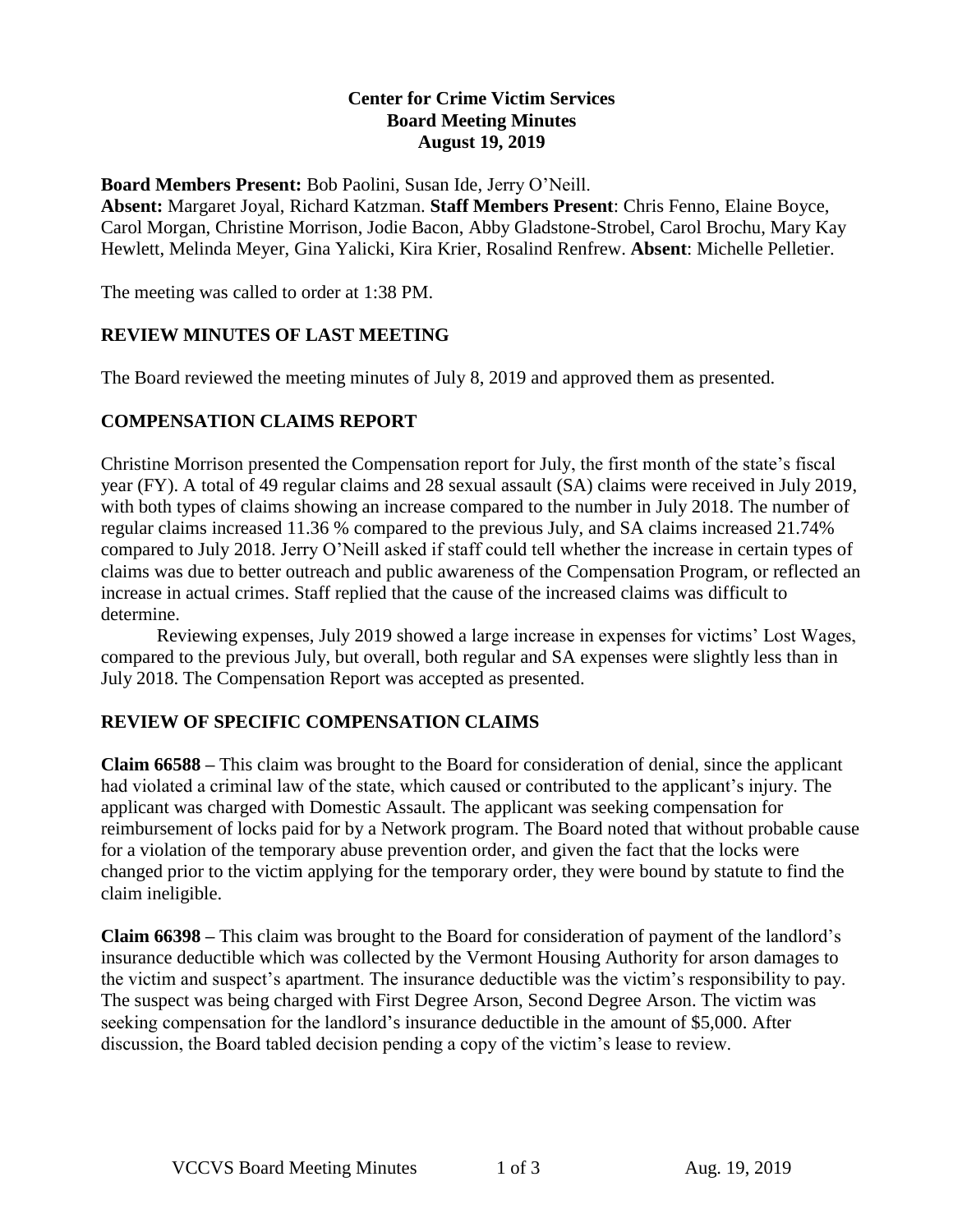**Claim 65783 –** This claim was brought to the Board because the victim was requesting reimbursement for counseling expenses paid for by the victim's Health Reimbursement Agreement (HRA), which is employer-driven. Per the Board's previous directive, such reimbursement is to be reviewed on a case by case basis. The victim was requesting reimbursement for two mental health sessions paid for by the HRA at the Compensation Program's cap of \$70.00 per session, totaling \$140.00. After discussion, the Board voted all-in-favor to reimburse the victim's HRA expense.

**Claim 59562 –** This claim was brought to the Board for consideration of payment of mental health counseling to an unlicensed provider, which would be an exception to the Compensation Program's policy and would only apply to this claim, if approved. The suspect was charged with Domestic Assault on a minor child. The parent was seeking compensation for the minor child's counseling. After discussion, the Board voted 2 to 1 to pay the provider at the Compensation Program's usual rate.

**Claim 66261 –** This claim, which had been tabled by the Board at the 7/08/19 meeting, was revisited for consideration of payment for a "handpan" (a type of small drum) for the surviving family member of a deceased homicide victim. The suspect was being charged with second degree murder. As required by the Compensation Program guidelines, the victim's therapist had provided a short letter endorsing that the victim would benefit from alternative therapeutic supports. After discussion, the Board voted to table their decision, pending the following: 1) a clinical justification by the therapist for the drum use; 2) the claimant's actual practice using a rental handpan drum to see if it is truly helpful before purchasing; and 3) information on other therapeutic supports that the therapist could recommend to the victim that are provided in a structured therapeutic setting (such as meditation or sound healing).

## **RESTITUTION UNIT REPORT**

In Michelle Pelletier's absence, Gina Yalicki reported on the Restitution Unit (RU) for July 2019. Gina advised that although July's collections had fallen short of the month's goal, a large payment of \$18K had just been received in August, which would make up for July's shortfall. Bob Paolini noted that the courts shut down for a while in July, for the Judicial College, which can skew July's processing. The Restitution Report was accepted as presented.

## **FINANCIAL REPORT**

Carol Brochu presented the Financial Report through July 2019. Since July was the first month of the new fiscal year (FY20), Carol focused on June's data, which marked the end of fiscal year 2019 (FY19). Carol advised that FY19 year-end revenues into the Restitution Fund were higher than projected, and year-end Compensation Program expenses were only 94% of what she'd budgeted. The negative figure shown for federal grant funds was due to the flow of federal reimbursements to CCVS. Carol noted that although the Compensation Program's mileage reimbursement rate for crime victims was raised in FY19, compensation travel expenses were less in FY19 than in FY18. Carol advised that in FY20 the state plans to audit the VOCA grant. The Financial Report was accepted as presented.

## **CENTER UPDATE**

Chris Fenno updated the Board on various topics. Regarding the federal audit three years ago by the Office of the Inspector General (OIG), Chris advised that the federal government shut-down had